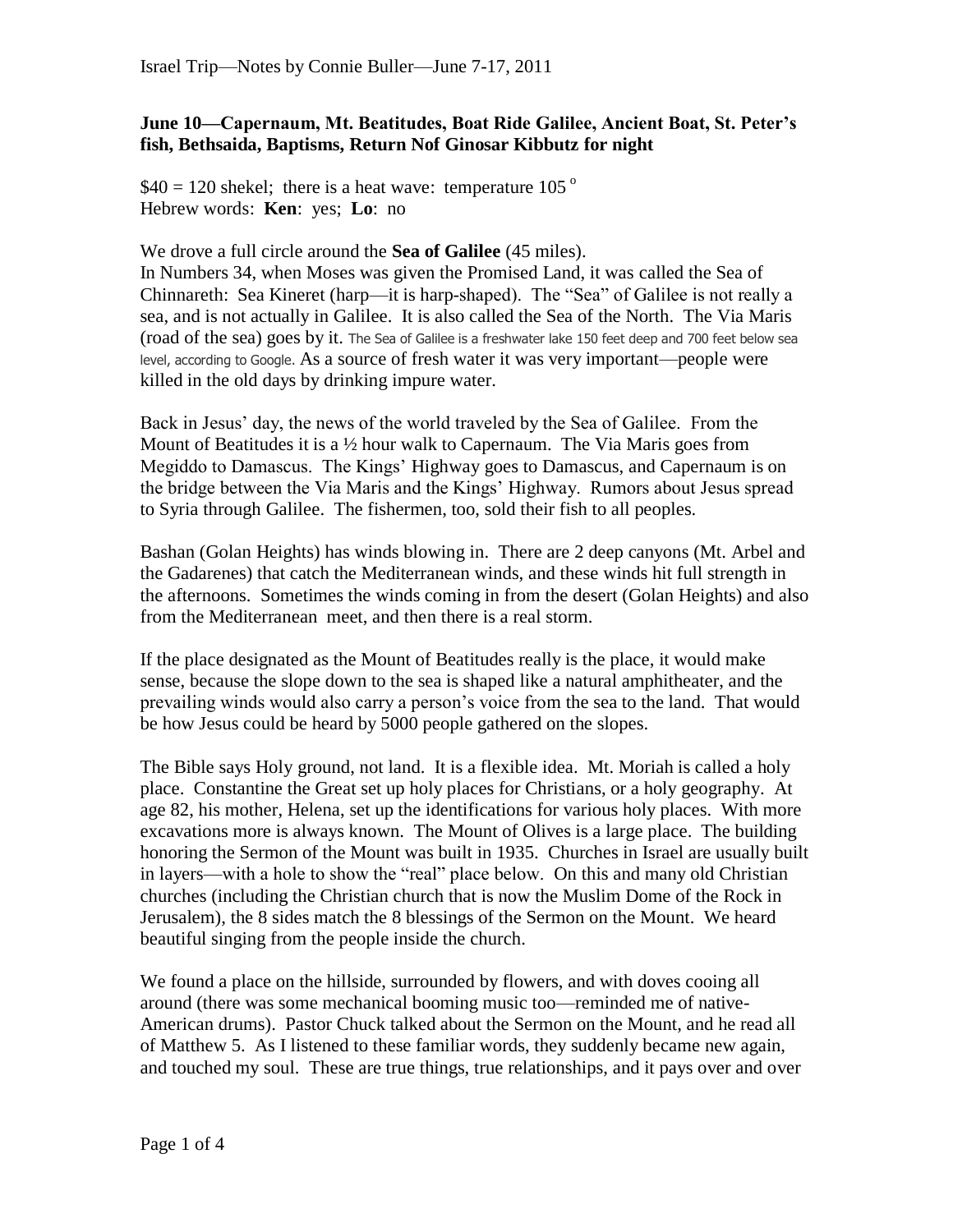to follow the Lord. As I looked at the flowers, and heard the birds, I was reminded that God indeed will care for His people.

Capernaum stood for the Pride of Life—Jesus ends up cursing Capernaum, Bethsaida and Choriazim. Capernaum was indeed destroyed by an earthquake 749 AD.

The Franciscans have been the custodians of the Holy Land sites for the last 700 years (1342 AD). They purchased properties from the Turks (Muslims). This was seen as unfair by other Christian groups, particularly the Greek Orthodox churches (the Franciscans are part of the Roman Catholic Church—the Latin Romans became the Roman Catholics; the Greek speaking Christians—and 50% of the local people in Jesus' day spoke Greek—became the Orthodox Church.

The land around here can be divided among farming, fishing, and shepherding. Today the boulders left over from the volcanoes have been cleared away, so there is more farming possible. The Northern lands depended mostly on fishing. The Golan Heights (Bashan) was for pastures—even today there are some very large cattle raised there. All three (farm/fish/animals) serviced the caravans that came through from the East. News was carried everywhere by caravans.

Capernaum is still ruined, but today it is a Jewish town. Around it are bananas, mangos—and boulders. The Sea of Galilee is in a 20 year drought, but Israel is now desalinizing salt water, and by 2012 it is expected to be cost effective. The size of the Sea of Galilee is today about the same size as it was in Jesus day.

Walking along, we spoke of many things. I learned from Brad Roe (one of our group— Jen McBride's boyfriend) that Mennonites revolutionized mental health treatment after WWII, with their non-violent ways of treating the ill. During and after WWII, many Mennonites chose alternative service, and were given the most dangerous mental patients to care for.

Jeroboam took 10 Tribes after Solomon died. Benjamin had only 2. The Northern area was bigger, and included those main 2 highways (Via Maris and the Kings Highway). Little Judah had safety—(ignored; up in mountains). Isaiah said to trust in the Lord, and not to make treaties. But they did. Assyrians were at war with Egypt, and so they had to conquer and crush the in between areas.

The 10 tribes were not lost before Jesus' day. For instance, Anna, the old woman in the Temple who saw the baby Jesus was from the tribe of Asher.

At the time of the Exile, a Ninevah document said 27, 280 people were taken. The Assyrians also switched populations, creating Samaritans. At that time the land was called the jungles of Samaria, and there were lions and bears. The Samaritans converted to Judaism to stop the killing by the lions and bears (and the killing did stop).

Alexander the Great conquered the land, and shared their culture. Before, Egypt wouldn't LET the people worship Egyptian gods, but the Greeks, with their beautiful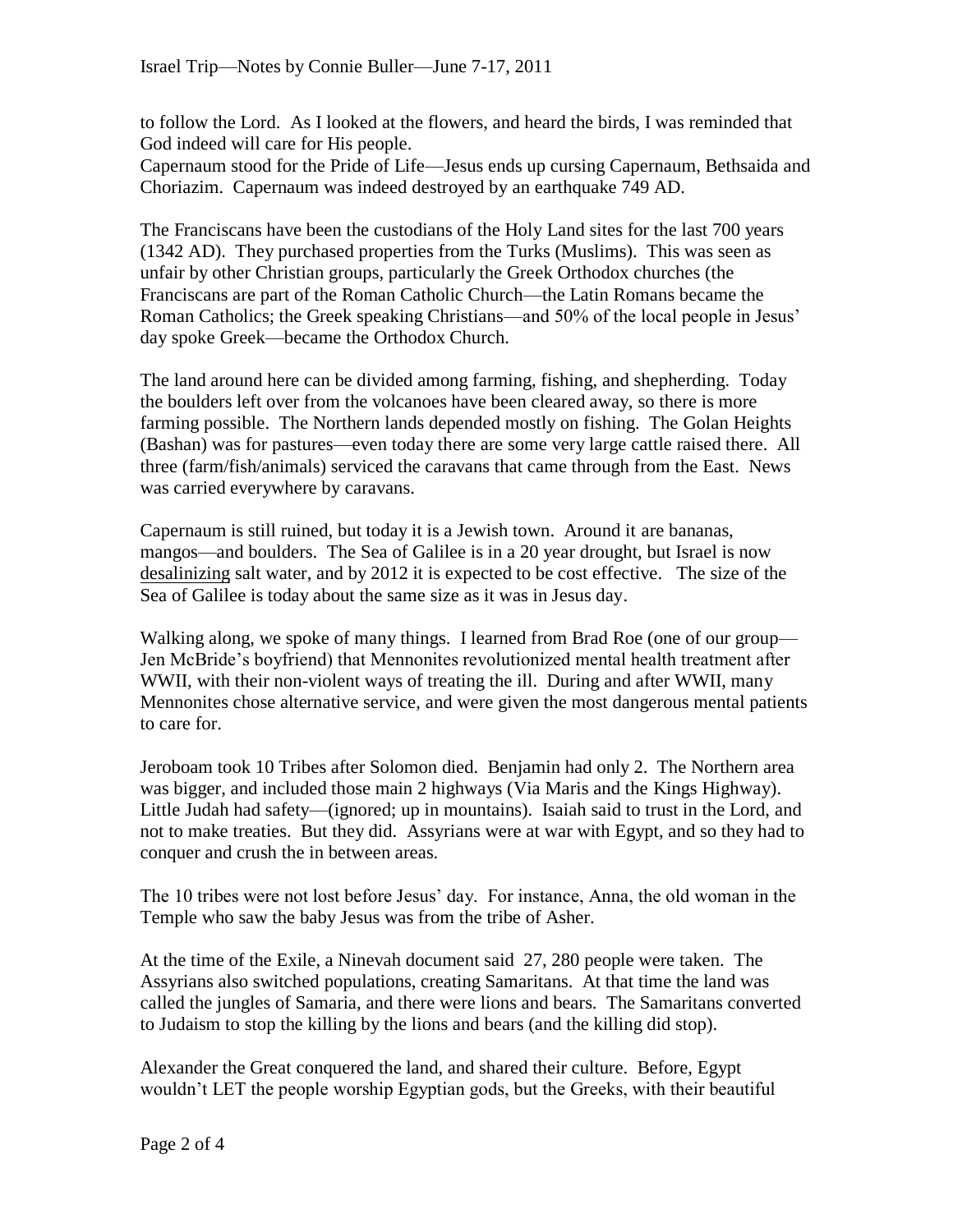humans, and their power, were willing to share their gods, and this was very tempting to the Samaritans.

Philosophically, the Greeks had no care for the future; the Jews did. The Jews sacrificed to get closer to God; the Greeks sacrificed to keep away from their gods. The only real sin for the Greeks was hubris (pride—like trying to fly to the sun to show you are just as good as the gods) and that was punished terribly. The Jews have one God, with no face to be seen, and many laws. When Moses asked to see God's face, God said "You cannot see my face and live." When comparing the Pharisees and the Sadducees of Jesus' day, it is helpful to see how they reacted to the Greeks. The Sadducees, living in the valleys, were generally rich and also liberal in outlook. They were more like the Greeks. The Pharisees, seeing themselves as set apart for God, lived in the hills. The Greeks did not believe in life after death, and neither did the Sadducees (which is why they were so "Sad, you see").

The Maccabees conquered the land in 103 BC and forcibly made people living in the land convert to Judaism. This came back to bite them later, because Herod's family converted, and that allowed Caesar to consider Herod acceptable as King to the Jewish people. The Jews were the first people to force conversion, according to our guide. Joseph's people were invited at that time to come from Bethlehem to populate Nazareth.

In Jesus' day, Capernaum was a border town. There were Jewish and non-Jewish people there, and also tax collectors and centurions living there. Some people in Galilee became "more Jewish than the Jews"—like today people being called "more Catholic than the Pope". John 8:24—Jesus said unless you believe I am who I say I am, you will die in your sins. I am the Yah in the Hallelujah. The Gospel of Mark mentions Capernaum right in the first chapter. The Synagogues were built one over another—and probably we were seeing the very place Jesus did go to the synagogue (the black walls were of the one in use in Jesus' day; the white walls were from the  $3<sup>rd</sup>$  or  $4<sup>th</sup>$  century after Him. Jesus then and now either humbles you, or you raise your hubris, your pride, against Him. Capernaum comes from the City of Naim, or Nahum. Cities with at least 200 families would have synagogues.

In Capernaum we also saw the area where there was a large, 8-sided house. It was presumably built above Peter's home. A church (actually several churches) was built above it, with a hole so people could see down to Peter's time. We also saw some milestones from the Via Maris.

Synagogues were for meeting, discussion, and teaching. The Temple was the only place for sacrifices and priests—teachers and rabbis were in the synagogues. There is an old Jewish saying: the Sabbath kept the Jews, not the Jews keep the Sabbath.

The Jewish Bible was only canonized after the destruction of the Temple in 70 AD.

We took a boat ride on the Sea of Galilee. We sang hymns and songs of praise on the boat. Jesus always saw the need to spread the Good News. Last night, sitting by the Sea of Galilee, we saw stars come out, and hungry fish jumping in the sea. We are called to